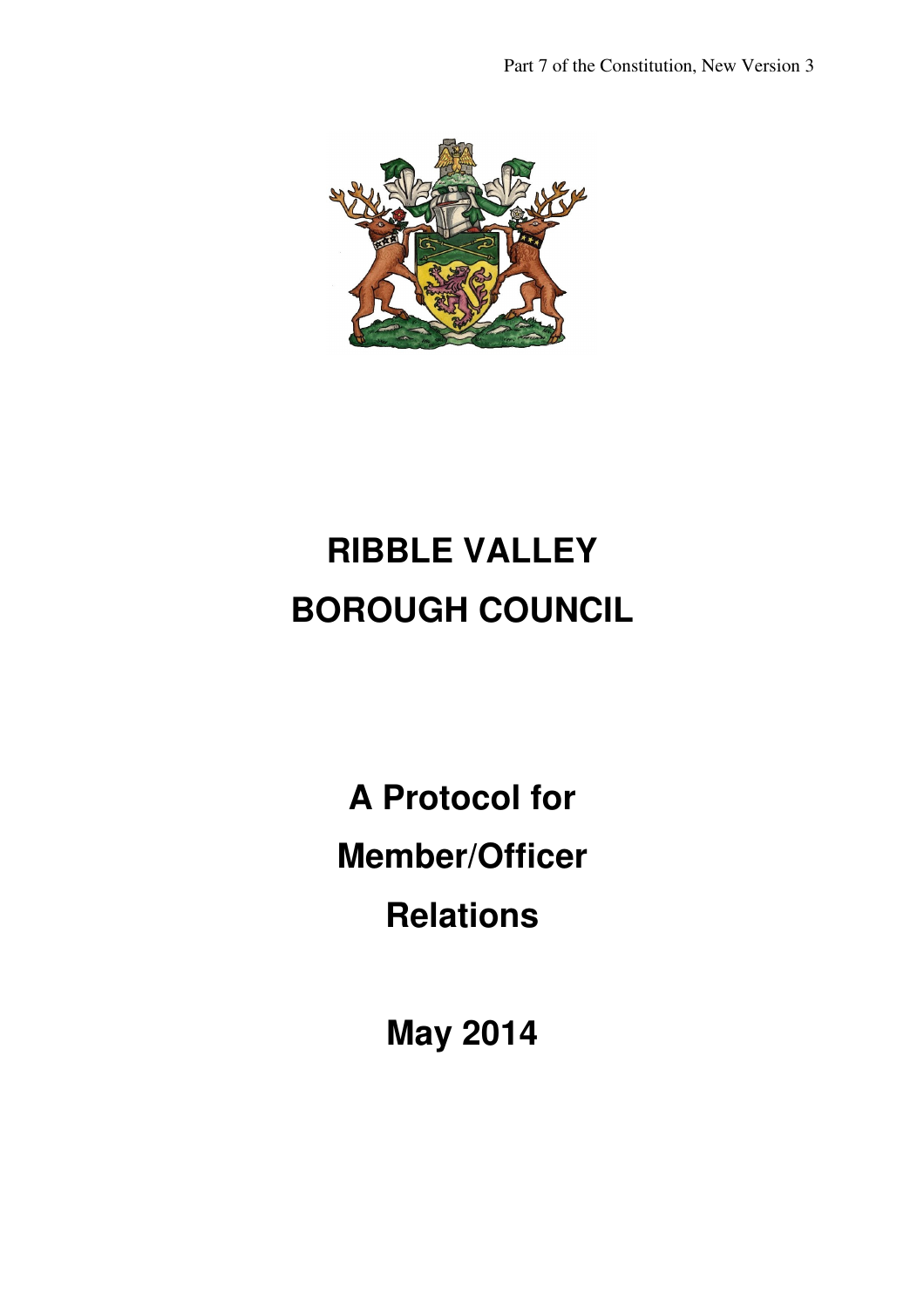## **RIBBLE VALLEY BOROUGH COUNCIL**

## **MEMBER/OFFICER PROTOCOL**

### **1. INTRODUCTION**

- 1.1 Ribble Valley Borough Council recognises that the relationship between its members and its officers is of vital importance in its work on behalf of the people of the Borough. The purpose of this Protocol is to guide both members and officers of the Council in their relationships with each other. It sets out and stresses the need for mutual respect between councillors and officers, based on an understanding of their respective roles and on the need to maintain the highest standard of personal and professional conduct at all times.
- 1.2 Given the variety and complexity of Member/Officer relations, the Protocol does not seek to be prescriptive or comprehensive. The intention is simply to offer guidance on some of the issues which most commonly occur and which, in turn, may help and serve as a guide in dealing with other situations which might arise.
- 1.3 The Protocol is largely a statement of current practice and convention, but by collating and emphasising these principles it is hoped to promote greater clarity and certainty.
- 1.4 The Protocol forms part of the Council's constitution and as such is available for public inspection.

### **2. PRINCIPLES UNDERLYING MEMBER-OFFICER RELATIONS**

- 2.1 Both members and officers are servants of the public, and they are indispensable to one another. However their responsibilities are distinct. Members are responsible to the electorate and serve only so long as their term of office lasts. Officers are responsible to the Council. Their job is to give advice to Members and the Council and to carry out the Council's work under the direction and control of the Council, its committees and sub-committees.
- 2.2 Mutual respect between Members and Officers is essential to good local government.

### **3. ROLES OF MEMBERS**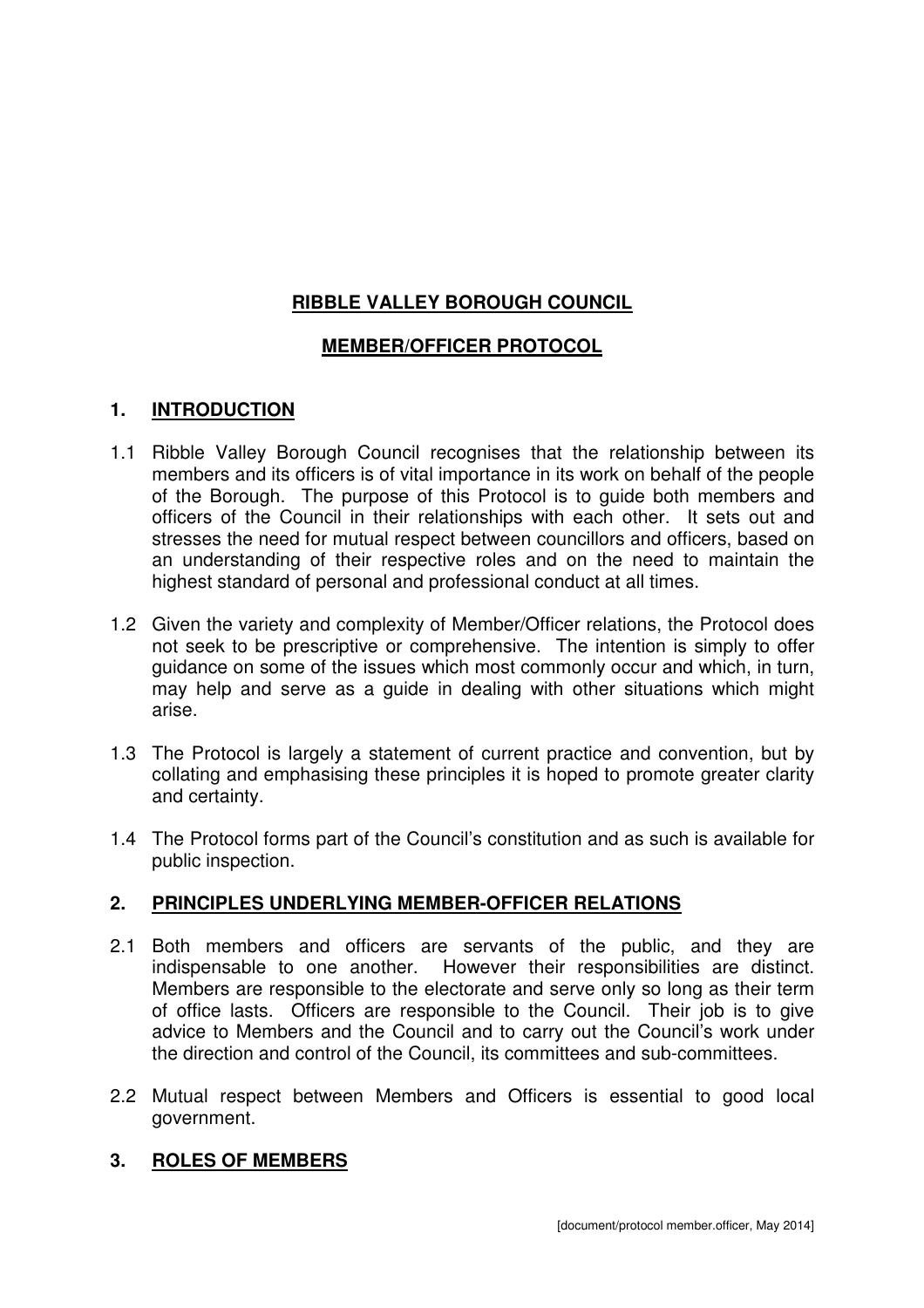- 3.1 All members have important roles under the Council's constitution and all are subject to the same ethical framework and code of conduct. These roles include:
	- representing the views of their constituents;
	- acting together as the full Council; and
	- membership of committees, sub-committees and working groups.
- 3.2 The Council and its committees are responsible for setting policies, service and performance targets and ensuring that they are delivered. They are accountable to the electorate for the delivery of policies and services. It is important to note that the law only allows for decisions to be taken by the Council, a committee or sub-committee or by an Officer. The law does not allow for decisions to be taken by a committee Chairman or by an other single member.
- 3.3 Members are not normally expected to be involved in the implementation of policies or the day-to-day management of services, but can expect reports on progress.
- 3.4 It is appropriate, however, for Members to propose initiatives and ideas about how things can be done better. It is essential that existing ways of doing things are challenged and reviewed. This needs to be done in a professional and constructive environment. Where Members have initiatives and ideas they should discuss them with the Director concerned and a way forward agreed by the parties concerned. This will usually be through the appropriate committee.
- 3.5 The Code of Conduct for Members has a number of provisions which are relevant to the relationship between Members and Officers. These are as follows:-
	- A member must treat others with respect [Para.3(1)].
	- A member must not do anything which compromises or which is likely to compromise the impartiality of those who work for, on behalf of, the authority [Para. 3(2)d].
	- A member must when reaching decisions have regard to any relevant advice provided to him by –
		- (a) the authority's chief finance officer acting in pursuance of his duties under section 114 of the Local Government Finance Act 1988 or an equivalent provision in any regulations made under section 6(6) of the Local Government and Housing Act 1989; and
		- (b) the authority's monitoring officer acting in pursuance of his duties under section 5(2) of the Local Government and Housing Act 1989 (Paragraph 6).

## **4. ROLES OF OFFICERS**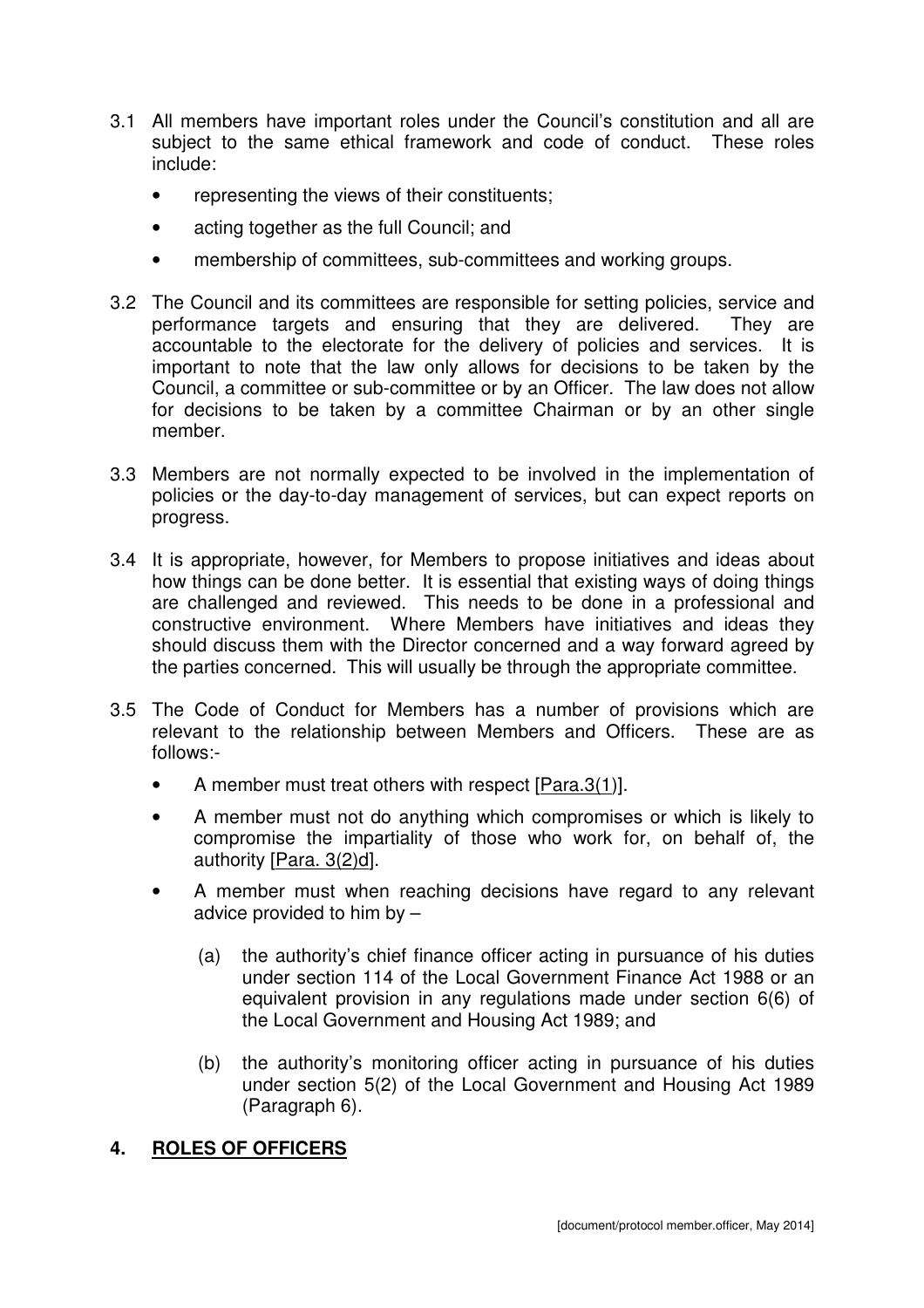- 4.1 Officers are responsible for advising the Council and its Committees on policy and its implementation. They have a duty to give impartial advice to all Members. All officers are employed by, and accountable to, the local authority as a whole.
- 4.2 Support from officers is needed for all the Council's functions and the roles of the full Council, policy committee and individual Members representing their communities.
- 4.3 Day to day managerial and operational decisions should remain the responsibility of the Chief Executive and other officers.

### **5. RELATIONSHIP BETWEEN MAYOR AND OFFICERS**

5.1 Officers will ensure that the Mayor is provided with all necessary secretarial and other support and that the dignity of the office of Mayor is respected at all times.

### **6. RELATIONSHIP BETWEEN LEADER AND OFFICERS**

- 6.1 It is of fundamental importance to the effective running of the Council that there is a good working relationship between the Leader of the Council and Officers, in particular the Chief Executive. The Leader and the Chief Executive between them have the prime responsibility for providing leadership not just to the Council but to the wider community.
- 6.2 The Chief Executive will keep the Leader and Shadow Leader regularly informed on matters affecting the Council and will arrange for the necessary support to be provided to the Leader and Shadow Leader to enable him or her to fulfil the role.
- 6.3 In the absence of the Leader or Shadow Leader the Chief Executive will provide the necessary information and support to the Deputy Leader or Shadow Deputy Leader or to any other member nominated by the Leader or Shadow Leader.

#### **7. RELATIONSHIPS BETWEEN CHAIRMEN AND MEMBERS OF POLICY COMMITTEES AND OFFICERS**

- 7.1 It is clearly important that there should be a close working relationship between the Chairman of a committee and the relevant Director or Service Head. However such relationships should never be allowed to become so close, or appear to be so close, as to bring into question the Officer's ability to deal impartially with other Members and other party groups.
- 7.2 Whilst the Chairman may, if he or she so wishes, be consulted as part of the process of drawing up the agenda for a forthcoming meeting, it must be recognised that in some situations an Officer will be under a duty to submit a report on a particular matter. Similarly, an Officer will always be fully responsible for the contents of any report submitted in his or her name. Any issues arising between a Chairman and an Officer in this area should be referred to the Chief Executive for resolution. Where individual members wish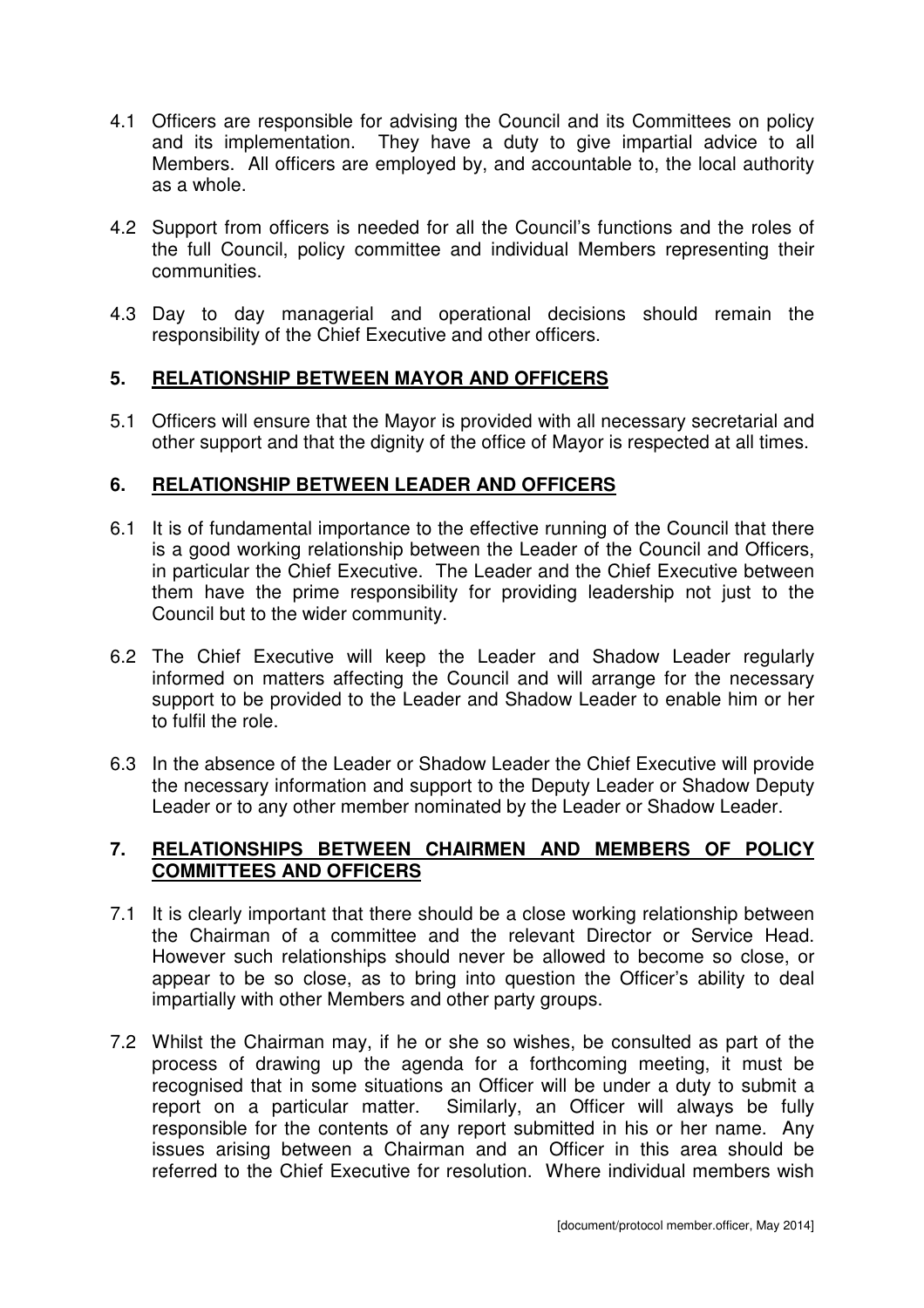to place an item on an agenda they should notify the Chairman and the Chief Executive.

7.3 Finally, it must be remembered that officers within a service are accountable to their Director and/or Service Head and that whilst Officers should always seek to assist a Chairman or any other Member, they must not, in so doing, go beyond the bounds of whatever authority they have been given by their Director or Service Head.

### **8. OFFICER RELATIONSHIPS WITH PARTY GROUPS**

- 8.1 There is now statutory recognition for party groups and it is common practice for such groups to give preliminary consideration to matters of Council business in advance of such matters being considered by the relevant Council decision making body. Officers may properly be called upon to support and contribute to such deliberations by party groups; however, this should always be with the consent of the appropriate Director. Such consent will only be refused in exceptional circumstances and after discussions between the party Leader and the Chief Executive.
- 8.2 The support provided by officers can take many forms, ranging from a briefing meeting with a Chairman or Spokesperson prior to a committee meeting to a presentation to a full party group meeting. Whilst in practice such officer support is likely to be in most demand from whichever party group is for the time being in control of the Council, such support is available to all party groups and also to independent members.
- 8.3 Certain points must, however, be clearly understood by all those participating in this type of process, Members and Officers alike. In particular:
	- (a) Officer support in these circumstances must not extend beyond providing information and advice in relation to matters of Council business. Officers must not be involved in advising on matters of party business. The observance of this distinction will be assisted if officers are not expected to be present at meetings, or parts of meetings, when matters of party business are to be discussed.
	- (b) Where Officers provide information and advice to a party group meeting in relation to a matter of council business, this cannot act as a substitute for providing all necessary information and advice to the relevant Committee when the matter in question is considered.
- 8.4 Special care needs to be exercised whenever Officers are involved in providing information and advice to a party group meeting which includes persons who are not members of the Council. Such persons will not be bound by the Council's Code of Conduct (in particular, the provisions concerning the declaration of interests and confidentiality) and for this and other reasons Officers may not be able to provide the same level of information and advice as they would to a Members only meeting.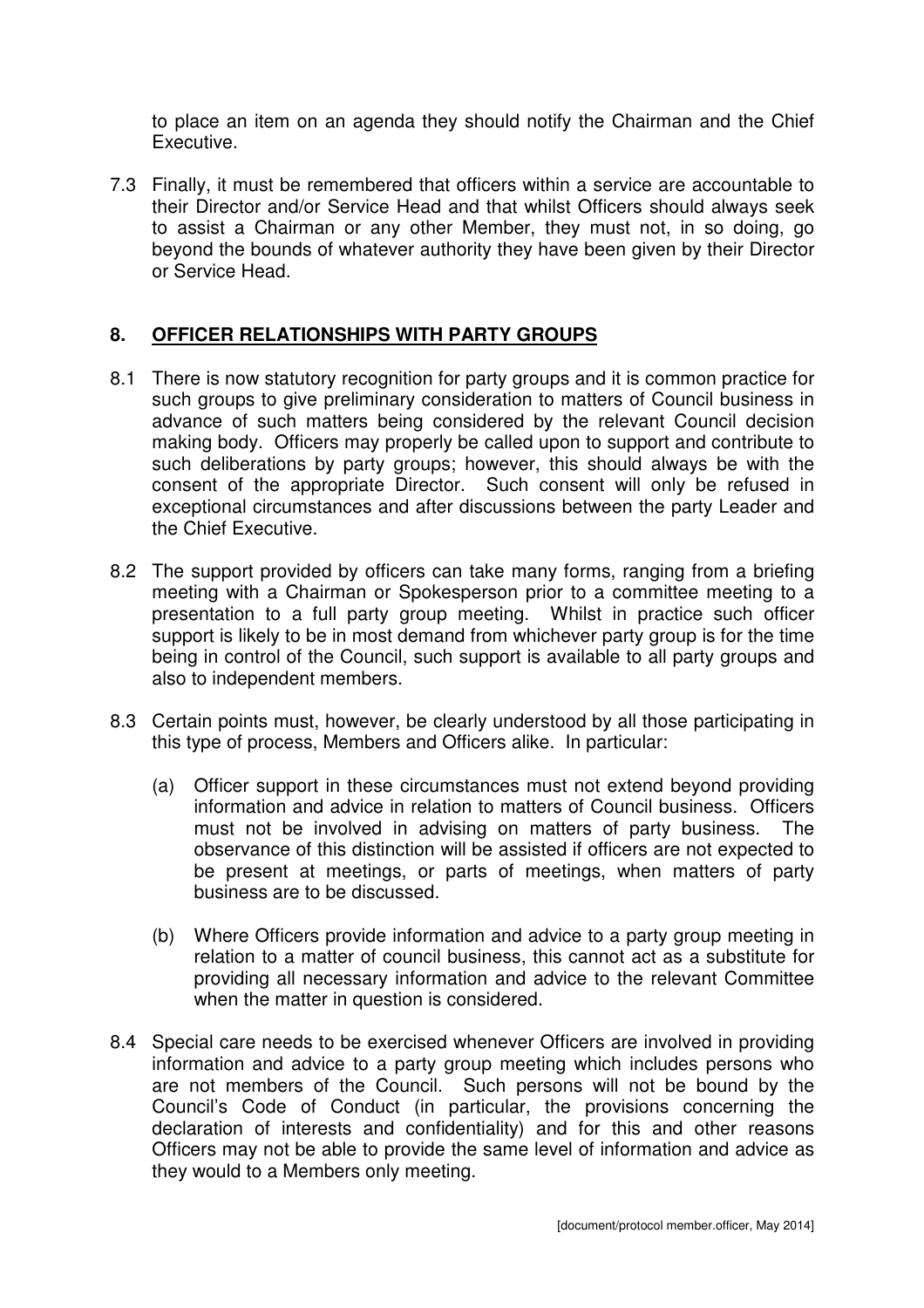- 8.5 Officers must respect the confidentiality of any party group discussions at which they are present in the sense that they should not relay either directly or indirectly the content of any such discussion to another party group.
- 8.6 Any particular cases of difficulty or uncertainty in this area of Officer advice to party groups should be raised with the Chief Executive or in his absence, the Monitoring Officer who will discuss them with the relevant group leader.

#### **9. MEMBERS IN THEIR WARD ROLES AND OFFICERS**

- 9.1 Officers will provide support to Members in their role as ward councillors. However the only basis on which the Council can lawfully provide support services (e.g. stationery, typing, printing, photocopying, transport etc) to Members is to assist them in discharging their role as Members of the Council. Such support services must therefore only be used on Council business. They should never be used in connection with party political or campaigning activity or for private purposes.
- 9.2 Whenever a public meeting (with the exception of Committee meetings) is organised by the Council to consider a local issue, all the Members representing the ward or wards affected must, as a matter of course, be invited to attend the meeting. Similarly, whenever the Council undertakes any form of consultative exercise on a local issue, the ward members should be notified at the outset of the exercise.

#### **10. MEMBERS' ACCESS TO INFORMATION AND TO COUNCIL DOCUMENTS**

- 10.1 Members are free to approach any Council department to provide them with such information, explanation and advice as they may reasonably need in order to assist them in discharging their role as Members of the Council. This can range from a request for general information about some aspect of a Service's activities to a request for specific information on behalf of a constituent. Such approaches should normally be directed to the Director or another Senior Officer of the department concerned.
- 10.2 As regards the legal rights of Members to inspect Council documents, these are covered partly by statute and partly by the common law.
- 10.3 Members have a statutory right to inspect any Council document which contains material relating to any business which is to be transacted at a Council, committee or sub-committee meeting. This right applies irrespective of whether the member is a member of the committee or sub-committee concerned and extends not only to reports which are to be submitted to the meeting, but also to any relevant background papers. This right does not however apply to documents relating to certain items which may appear on the 'exempt' agenda for meetings. The items in question are those which contain exempt information.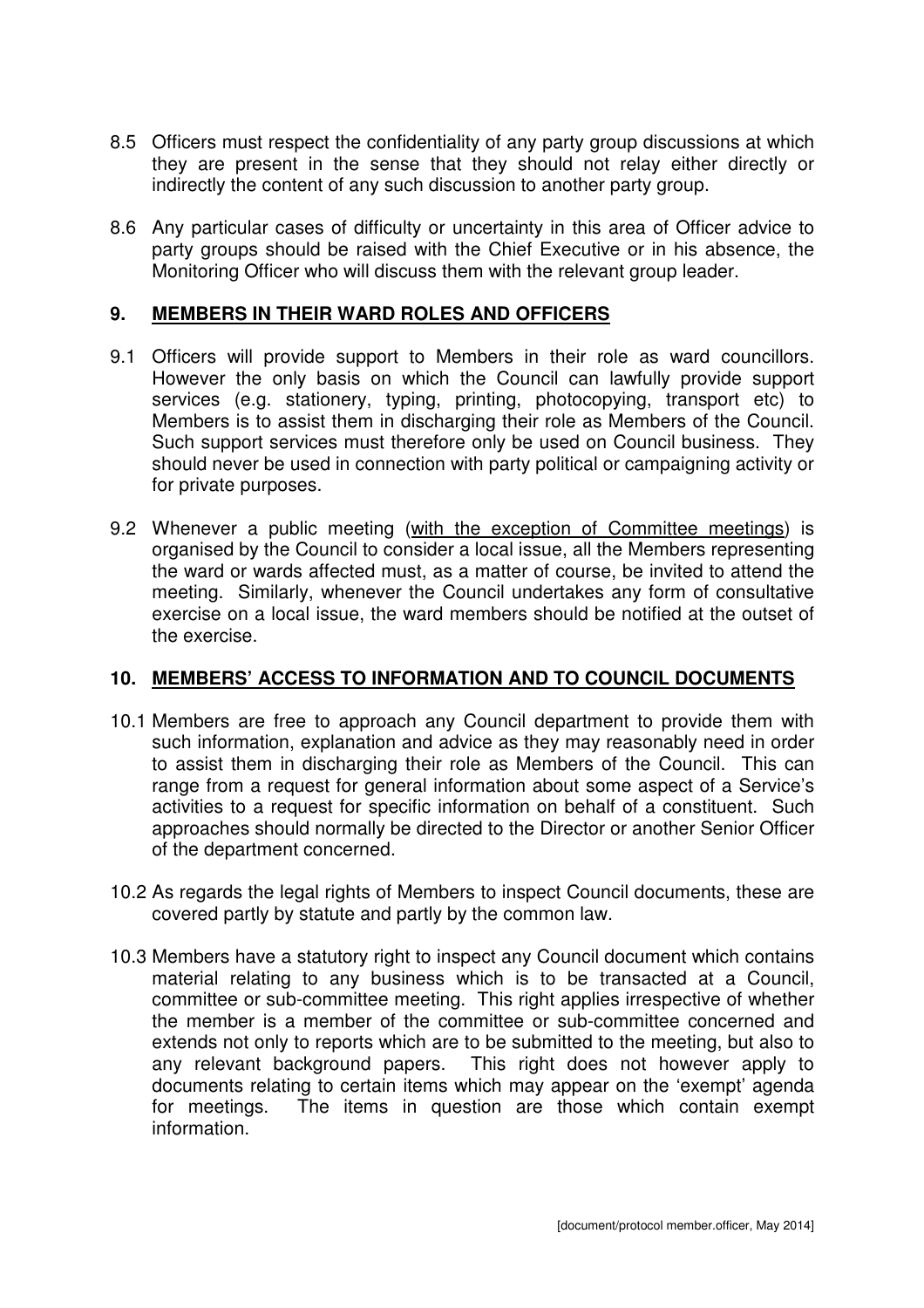- 10.4 The common law right of Members is much broader and is based on the principle that any member has a prima facie right to inspect Council documents so far as his/her access to the documents is reasonably necessary to enable the Member properly to perform his/her duties as a Member of the Council. This principle is commonly referred to as the "need to know" principle.
- 10.5 The exercise of this common law right depends therefore upon the Member's ability to demonstrate that he/she has the necessary "need to know". In this respect a Member has no right to "a roving commission" to go and examine documents of the Council. Mere curiosity is not sufficient. The crucial question is the determination of the "need to know". This question must initially be determined by the particular Director whose department holds the document in question (with advice from the Head of Legal and Democratic Services). In the event of dispute, the question falls to be determined by the relevant Committee i.e. the Committee in connection with whose functions the document is held.
- 10.6 In some circumstances (e.g. a Committee Member wishing to inspect documents relating to the functions of that Committee) a Member's "need to know" will normally be presumed. In other circumstances (e.g. a Member wishing to inspect documents which contain personal information about third parties) a Member will normally be expected to justify the request in specific terms.
- 10.7 Whilst the term "Council document" is very broad and includes for example, any document produced with Council resources, it is accepted by convention that a member of one party group will not have a "need to know" and therefore a right to inspect, a document which forms part of the internal workings of another party group.
- 10.8 Further and more detailed advice regarding Members' rights to inspect Council documents may be obtained from the Head of Legal and Democratic Services.
- 10.9 Finally, any Council information provided to a Member must only be used by the Member for the purpose for which it was provided i.e. in connection with the proper performance of the Member's duties as a Member of the Council.

### **11. MEDIA RELATIONS**

11.1 Officers shall assist Members in explaining proposals and policies to journalists but not in promoting individual members or their political views. Exceptions are those described in the Code of Practice on Local Authority Publicity, principally when an individual Member is speaking for the Council as a whole or for a committee which they chair.

### **12. CORRESPONDENCE**

12.1 Correspondence between an individual Member and an Officer should not normally be copied (by the Officer) to any other Member. Where exceptionally it is necessary to copy the correspondence to another Member, this should be made clear to the original Member.